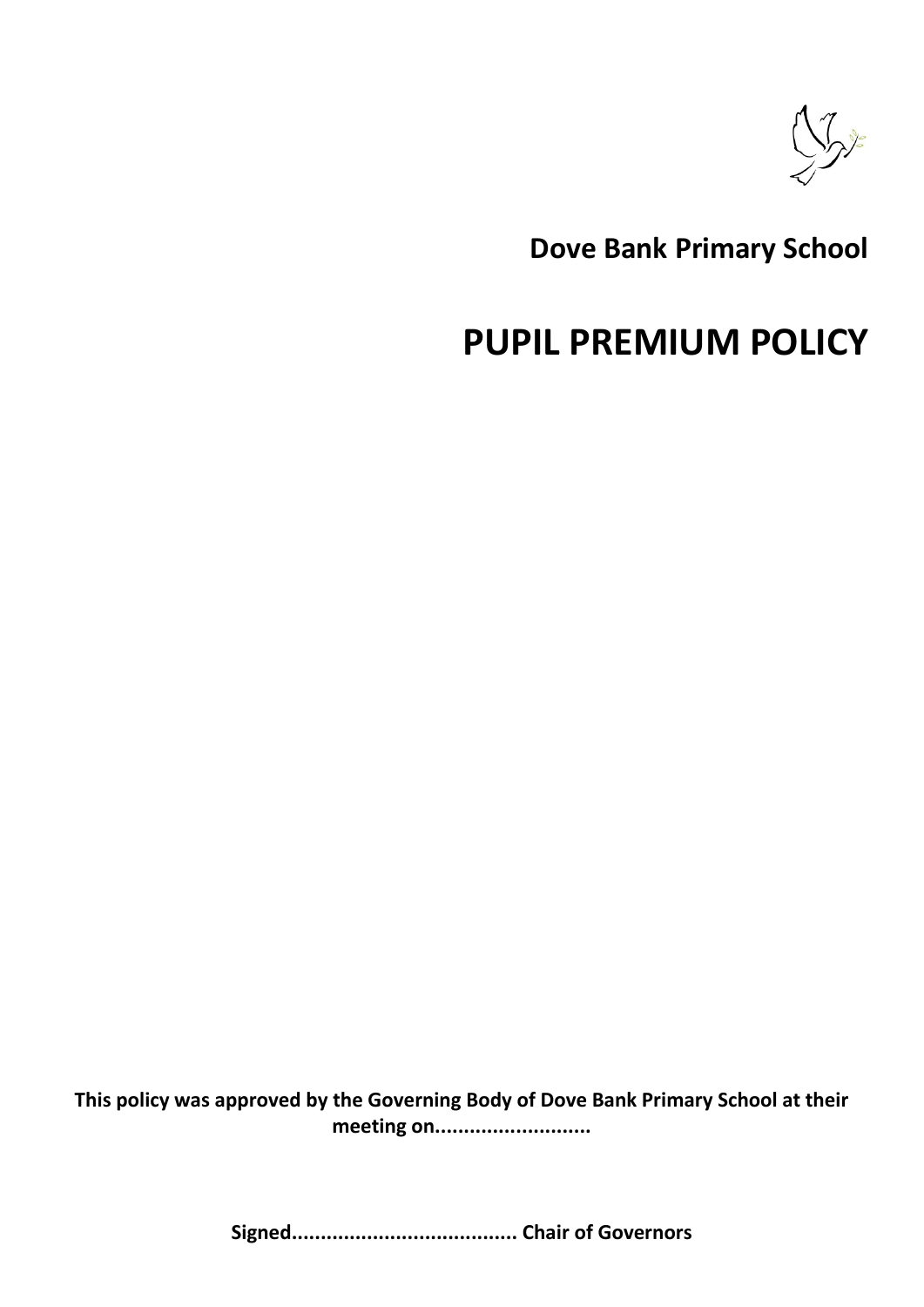## **Introduction:**

Dove Bank Primary School offers a positive, safe learning environment for its community, in which everyone has equal and individual recognition and respect. We celebrate success and are committed to the continuous improvement and fulfilment of potential in every child.

We encourage increasing independence and self-discipline amongst the pupils. Everyone within the school has an important role to play in sharing responsibility for the development of positive behaviour and attitudes.

## **Aims:**

At Dove Bank Primary, we have high aspirations and ambitions for our children and we believe that no child should be left behind. We strongly believe that it is not about where you come from but your passion and thirst for knowledge, and your dedication and commitment to learning that make the difference between success and failure, and we are determined to ensure that our children are given every chance to realise their full potential.

Pupil premium funding represents a small proportion of our budget and this policy outlines how we will ensure it is spent to maximum effect.

#### **Background:**

The Pupil Premium is a government initiative that targets extra money at pupils from deprived backgrounds. Research shows that pupils from deprived backgrounds underachieve compared to their non-deprived peers. The premium is provided to enable these pupils to be supported to reach their potential.

The Government has used pupils entitled to free school meals (FSM), looked after children and service children as indicators of deprivation, and have provided a fixed amount of money for schools per pupil based on the number of pupils registered for FSM over a rolling six year period (Ever 6 children).

At Dove Bank Primary we will be using the indicator of those currently eligible for FSM, Ever 6 children as well as identified vulnerable groups as our target children to eradicate the academic and social barriers to learning leading to a closing of the attainment gap.

It is recognised that Pupil Premium funding is to be allocated to those specifically identified using the Governments criteria. However, opportunities will be sought for vulnerable pupils to also benefit from interventions that are being delivered for pupil premium children where possible.

#### **Context**

When making decisions about using pupil premium funding it is important to consider the context of the school and the subsequent challenges faced. Common barriers for FSM children can be:

- less support at home,
- weak language and communication skills,
- lack of confidence.
- behaviour difficulties
- attendance and punctuality issues.

There may also be complex family situations that prevent children from flourishing. The challenges are varied and there is no "one size fits all".

#### **Key Principles**

By following the key principles below, we believe we can maximise the impact of our pupil premium spending.

# **Building Belief**

We will provide a culture where:

- staff believe in *all* children
- there are "no excuses" made for underperformance
- staff adopt a "solution-focused" approach to overcoming barriers
- staff support children to develop a positive attitude towards learning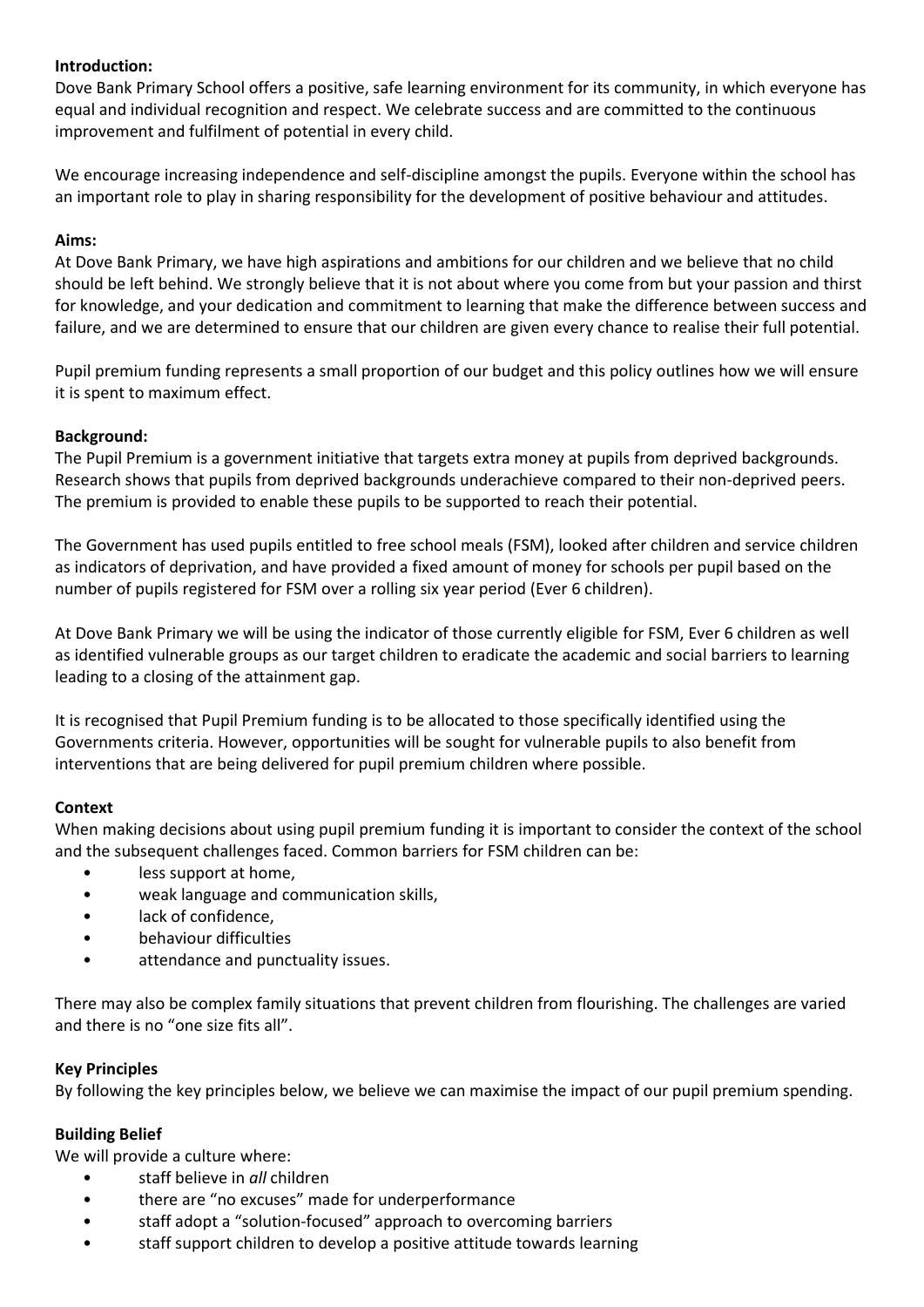# **Analysing Data**

We will ensure that:

- All staff are involved in the analysis of data so that they are fully aware of strengths and weaknesses across the school
- We use research (e.g. Education Endowment Foundation, Sutton Trust Toolkit) to support us in determining the strategies that will be most effective

# **Identification of Pupils**

We will ensure that:

- All teaching staff and support staff are involved in the analysis of data
- The Headteacher is responsible for the identification of pupil premium/vulnerable children and will inform all other staff
- All staff are aware of who pupil premium and vulnerable children are
- All pupil premium children benefit from the funding, not just those who are underperforming
- Underachievement at all levels is targeted (not just lower attaining pupils)
- Children's individual needs are considered carefully so that we provide support for those children who could be doing "even better if….."

# **Improving Day to Day Teaching**

We will continue to ensure that all children across the school receive quality 'first teaching' by using our senior and middle leaders to:

- Set high expectations
- Address any within-school variance
- Ensure consistent implementation of the non-negotiables, e.g. marking and guided reading
- Share good practice within the school and draw on external expertise
- Provide high quality CPD
- Improve assessment through joint levelling and moderation

#### **Increasing learning time**

We will maximise the time children have to "catch up" through:

- Improving attendance and punctuality
- Providing earlier intervention (KS1 and EYFS)

#### **Individualising support**

"We aim to ensure that there is no stigma in being in an intervention group in this school. We all recognise that everybody needs something, whatever that might be, and so they're all getting something somewhere."

We will ensure that the additional support we provide is effective by:

- Looking at the individual needs of each child and identifying their barriers to learning
- Ensuring additional support staff and class teachers communicate regularly
- Using well trained staff to provide high quality interventions
- Matching the skills of staff to the interventions they provide
- Working with other agencies to bring in additional expertise
- Providing support for parents
	- to support their children's learning within the curriculum
	- to manage in times of crisis
- Tailoring interventions to the needs of the child not limited to in-school support
- Recognising and building on children's strengths to further boost confidence

# **Monitoring and Evaluation**

We will ensure that:

 wide range of data is used – achievement data, pupils' work, observations, learning walks, case studies, and staff, parent and pupil voice